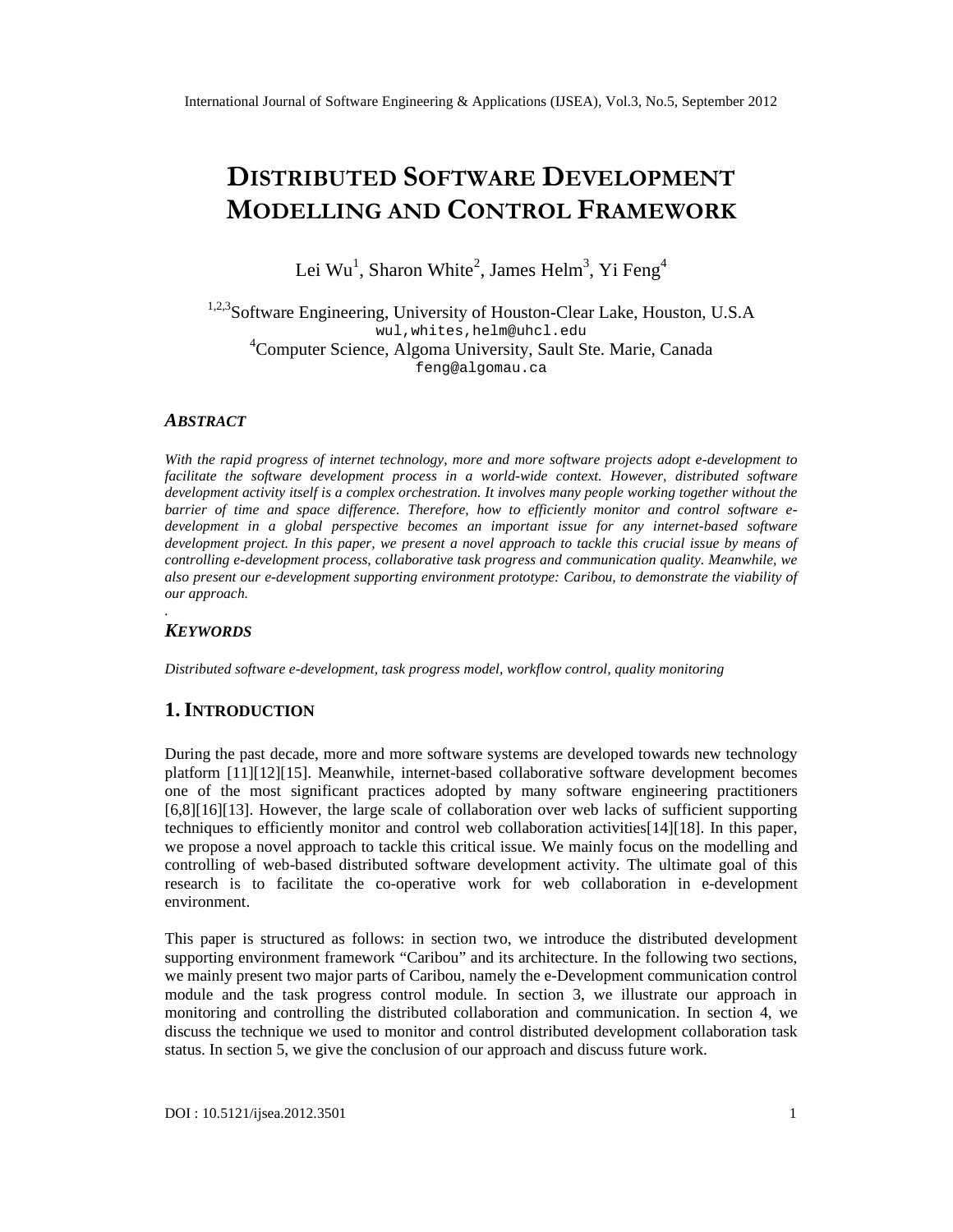# **2. DISTRIBUTED SUPPORTING ENVIRONMENT FRAMEWORK**

We aim at providing a comprehensive distributed development supporting framework, called Caribou, to systematically manage software development process and coordinate team collaboration. Caribou also works as an integrated platform to accommodate various tools and techniques that are applied in the development tasks. The ultimate objective is to maximize the efficiency and the success possibility for any internet-based software e-development project.



Figure 1: Caribou Architecture: Distributed Development Supporting Environment Framework

The Caribou prototype includes five major modules, see Caribou architecture, Figure 1. They are e-Development Communication Control Module, e-Development Task Progress Control Module, Supporting Tools Control Module, Project Metric Collection Module and e-Development Process Workflow Module.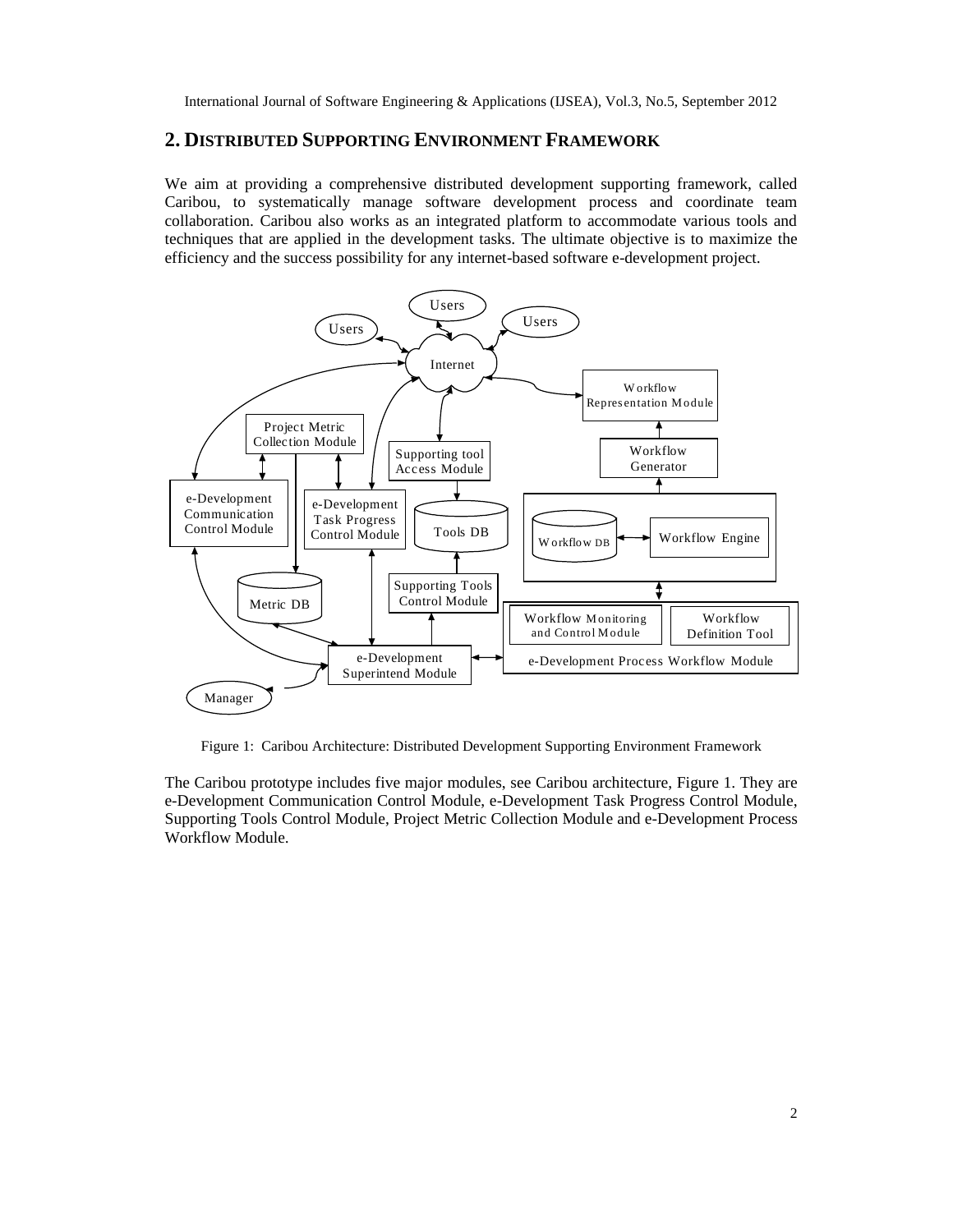International Journal of Software Engineering & Applications (IJSEA), Vol.3, No.5, September 2012



Figure 2: Caribou Workflow Generation Process

Figure 2 shows the Caribou workflow generation process. In the communication control module, a quantitative communication quality measurement mechanism is established to accommodate the need of e-development communication quality control. In this module, the performance of communication between developers will be enhanced through the control model and reinforcement model.



Figure 3: Snapshot of Caribou e-Development Process Workflow Modelling.

The major functionality of the task progress control module is to automate and monitor the edevelopment task progress, thus to provide an accurate measurement of project advancement. Supporting tools control module will host the related third-party tools and provide their services to the participants, thus to facilitate the detail e-development activities.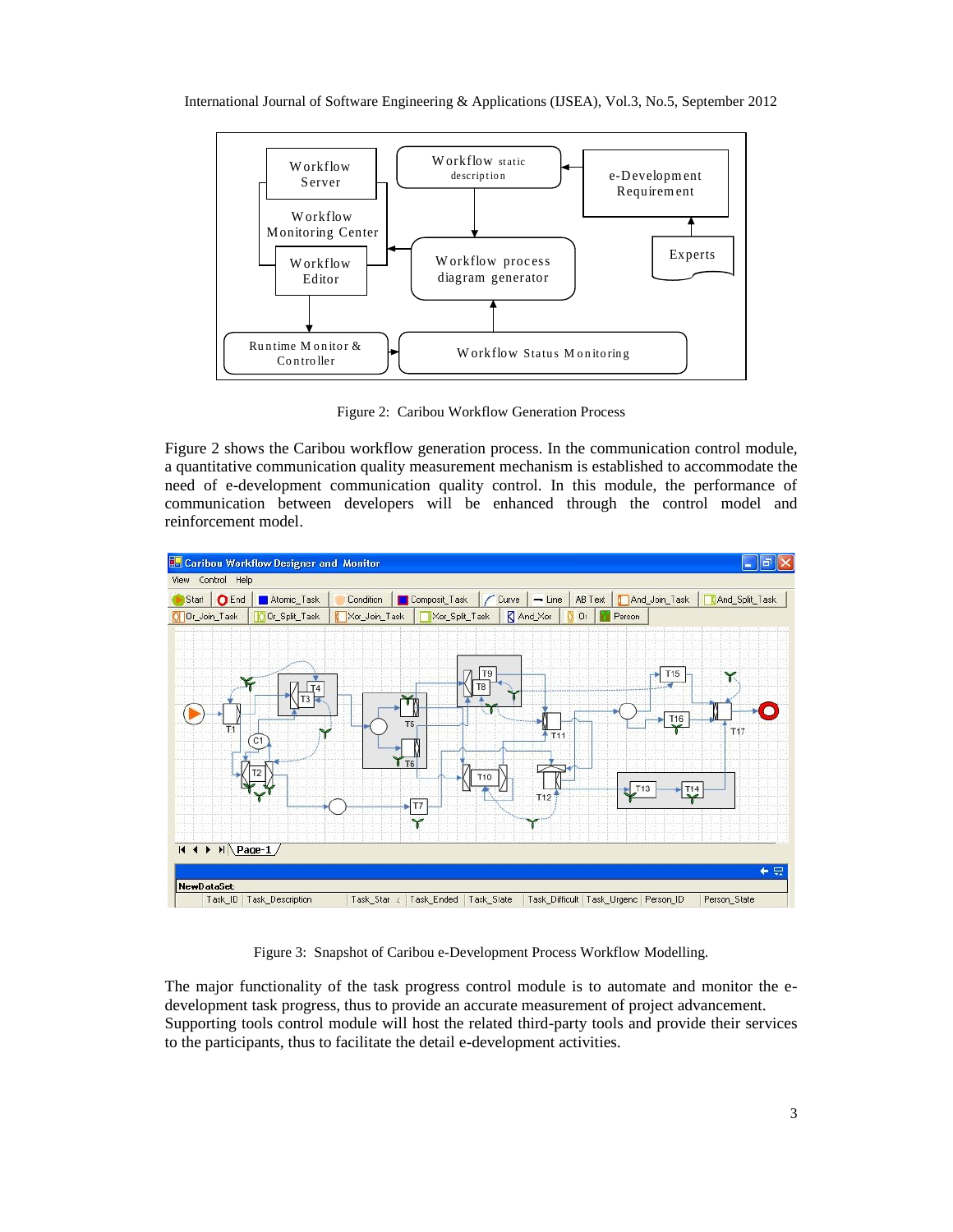Project metric collection module will automatically collect and analyse a large range of process/project metrics, accommodate the quantitative control of the e-development project.

The challenges of developing e-Development Process Workflow Module in Caribou lie in the following aspects:

- 1. Design and implement a full fledged distributed workflow management system (WfMS). This embedded workflow server will later supply the automatic e-development process control. The feature of distribution means such a WfMS is internet enabled, thus maximize the flexibility of distributed application practice.
- 2. Model e-development activities using workflow definition formalism to specify their tasks and procedural constraints. Furthermore, it will support dynamical modification and adjustment of e-development process.

Figure 3 illustrates the e-development workflow modelling capability in Caribou.

# **3. COLLABORATIVE COMMUNICATION MODELLING AND CONTROL**

In this section, we present the e-Development communication control module in Caribou. We first analyse and model human communication in an e-development environment. This model will later help us to monitor and control participants' communication activities within Caribou. Meanwhile, with the help of task progress control module, user will later be able to obtain a comprehensive view of the whole collaboration process by means of precise perceiving the development progress.

As we know, human is the primary factor in e-development. Collaboration among participants has two major forms: one is concrete working together to accomplish a task, the other is discussing with each other to solve some difficult problems. Many research works have shown that the communication between participants in a group is one of the most efficient methods of collaboration [8][9][18][22]. An important aspect of e-development communication is how individuals interact in a virtual group: web-based cooperation[19][20][23]. A cognitive-based analysis has been used to evaluate interaction effectiveness [3][1]. Further research emphasize on the coordination of communication [2][4][21][24]. Participants' cooperation efficiency largely affects the progress and quality of whole e-development project.

#### **3.1. Networked Collaborative Software e-Development Communication Model**

Meeting, discussion and pair programming etc. are various kinds of collaboration forms. The fundamental media that conveys those exchanges of information is communication. In a traditional environment, such activity is easy to obtain with oral language. While in a networked e-development environment, this type of information exchange is not that convenient to acquire. In most cases, lacking of an efficient way to monitor and measure communication activities remains one of the major obstacles of networked collaboration [5][10].

With the geographically separation and time difference, it's difficult to have a traditional meeting or discussion about a concerned issue. In many cases, people even may not be able to use on-line chat or video conference meeting to discuss, since their working hour may be reversed because of time zone difference. People would rather use email, instant messaging or bulletin board to exchange their opinions [7][21]. This type of communication raises another issue: how to quantitatively measure the quality of this sort of cooperation? How to reinforce the collaboration in terms of e-communication? The later one means, in e-development, if some people are sluggish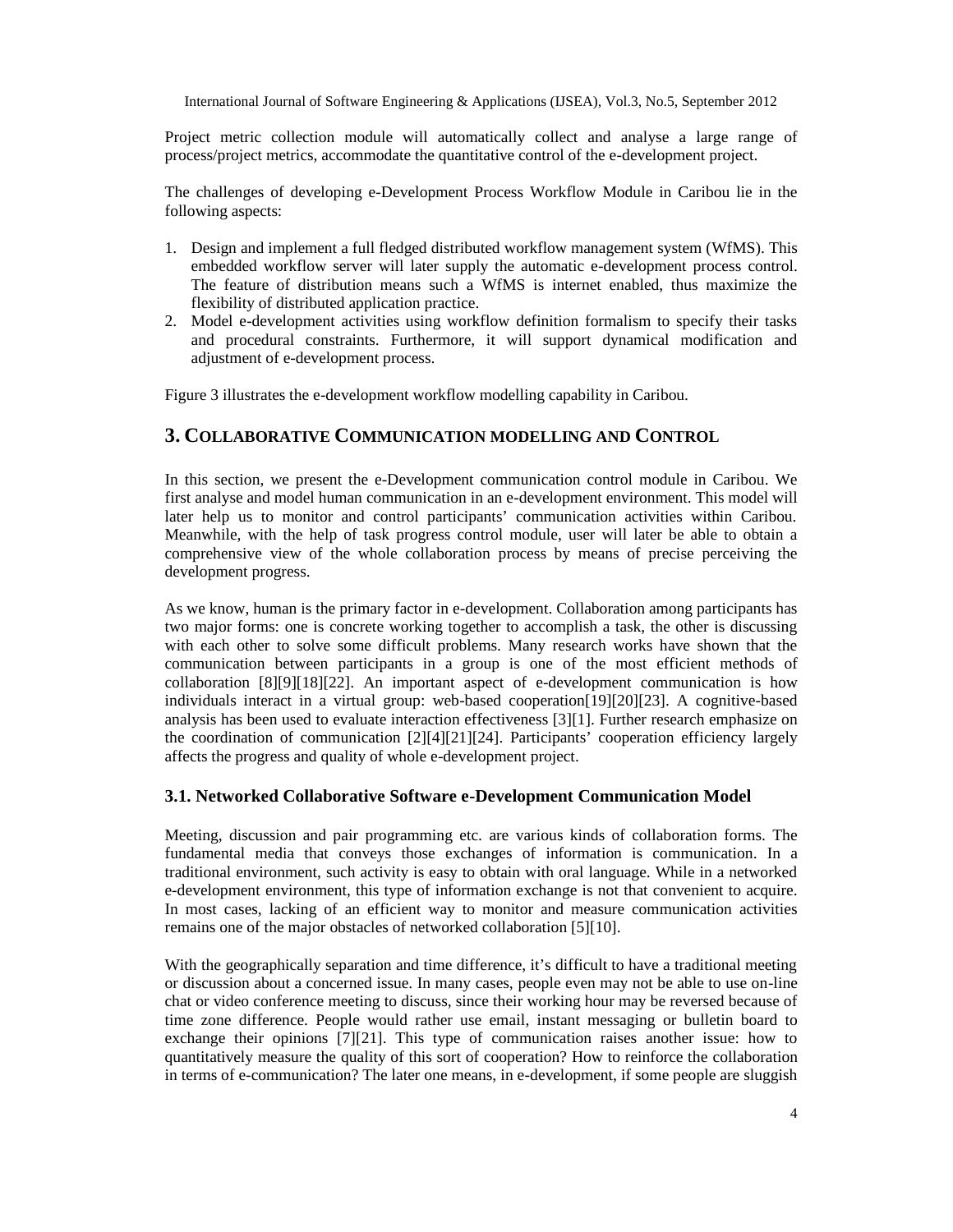in providing the demanded information required by others, how can we adopt more efficient actions to largely avoid such situation?

Furthermore, if we have an urgent question and don't know who is responsible or is potentially able to answer it, the question becomes: who should we discuss with? Meanwhile, after we have published such urgent questions on e-bulletin board, and haven't gotten satisfied answer, what should we do next? If the proper person simply doesn't have time to browse discussion board, even though we know that there must be someone who has the answer, yet we still cannot trigger him/her out. This will eventually undermine the collaboration efforts. Therefore, how to effectively convey the concerned messages to proper people, how to secure the information solicitation mechanism and how to accurately measure the quality of collaboration by means of communication in a networked e-development environment are the three major goals for our research prototype.

To realize the ultimate objectives, we first build up our networked collaborative software edevelopment communication model, see figure 4.

There are two application scopes, namely communication scope and monitoring scope. The recording of a communication transaction and the evaluation of question/answer are performed in monitoring scope. This means, those processes are purely related with performance measurement purpose. While the communication activities are fully executed within communication scope.



Figure 4: Networked Collaborative Software e-Development Communication Model.

We hereby apply this model to deal with four common forms of communication in a collaborative e-development environment. In such environment, the communication support program will help developers to easily interchange information and discussions [5,6]. In Caribou e-development supporting environment, this type of collaboration will be eventually computerized and recorded to evaluate the quality and progress of the whole project. Corresponding automated control will harmonize the performance with predefined standards. When questioner has a question or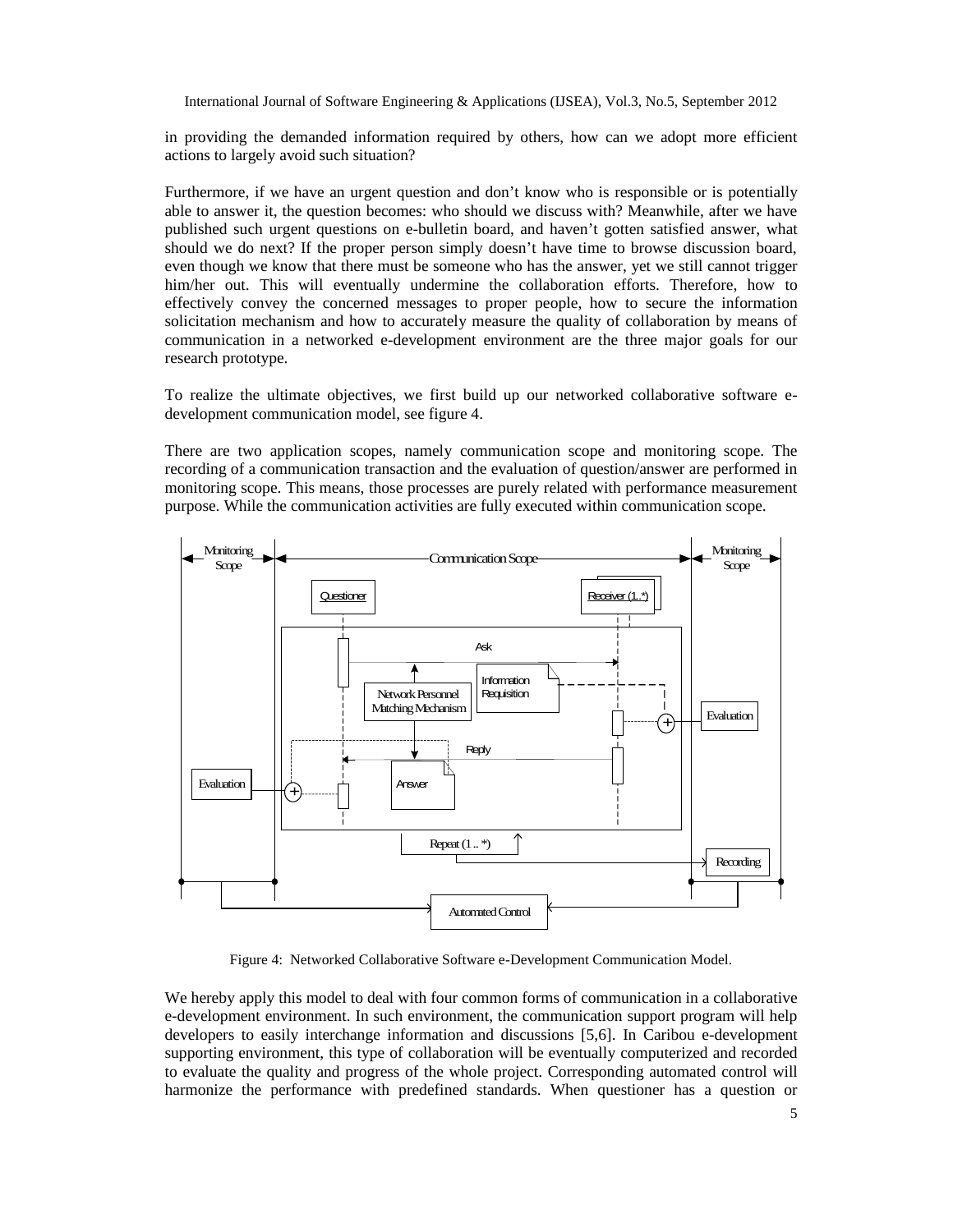solicitation of information, she may invoke a question. Based upon the network personnel matching mechanism (which will be elaborated in the following section), the question will be automatically conveyed to related person(s).

In a typical communication transaction scenario, questioner will fill in a predefined question head form to estimate some key metrics of the inquiry, such as urgency degree, importance degree and difficulty degree, etc. These sorts of information will be used to assist the automated control of the communication process.

A standard evaluation check form helps receiver to evaluate the question. The questioner also evaluates the reply by simply checking the quality tabular. The inquiry transaction may repeat for several times until the problem is solved or dead blocked. All these performance are recorded by e-Development communication monitoring module. The result will be processed by automated control module to trigger the corresponding control actions.

For example, a deadlocked question will be prompted to a higher-level group leader or technical coordinator to deal with; widely concerned questions may be presented to project manager, and request her to provide a general solution or suggestion; an extra delay of a question with high urgency degree will generate a caution message to group leader, etc.

#### **3.2 Automation of Cooperative e-Development Communication in Caribou**

To well observe human collaborative communication activities inside of software e-development projects, we have built up the networked collaboration communication model which has been presented in previous section. Now we apply this model to automate the monitoring and controlling measurements of personal communication activities in a distributed collaborative edevelopment environment.

**e-Development Personnel Matching Mechanism:** here we provide our solution to the first goal in our prototype, which is to effectively convey concerned messages to proper people. The solution for second goal will be presented in the following part of this section.

As we know, to automate the monitoring of cooperative communication activities, one important issue is to find the proper person to deliver the inquiry. There are mainly four communication forms defined in Caribou, in which a participant may involve. Based on these four forms, we've designed our network personnel matching methods to match the pair(s) of people to have a communication channel. This mechanism hereby implements the automated convection of questions to suitable person(s).

**1.Direct Personnel:** In this type of communication, the questioner knows who should be asked for. The matching mechanism will simply use the pointed stuff name or ID to directly deliver the questioner's requests to those who are expected to answer.

**2.Direct Task-individual:** In this communication form, the questioner doesn't know who should be asked for. Whereas he/she may know what tasks are related to the concerned information that he/she is inquiring.

The matching mechanism is to use the related tasks to trace the potential individuals who may have the answer. In a general case, if the task number is x, then all the persons who have participated in task-x may be considered as potential receivers. When there's more than one task that the questioner has marked as related to the concerned question, then the matching mechanism is to select those persons who have participated the most of the tasks. They will be most likely to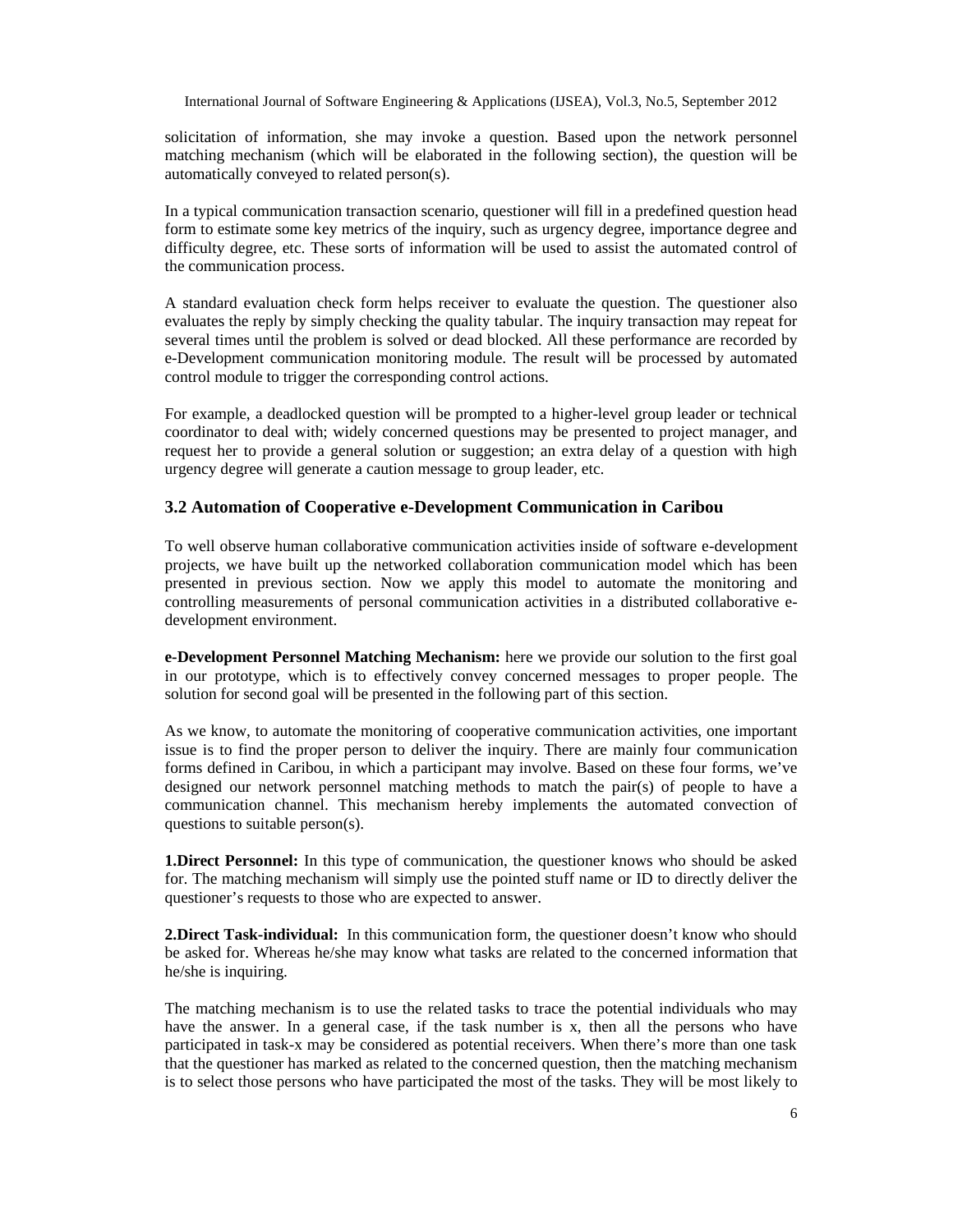have a comprehensive view towards the question domain. The system divides people into several groups according to the number of tasks they have participated related to the question. Those who have participated the most tasks will be considered as the most likely possible receivers.



Figure 5: Direct Task-Individual Communication Model

As illustrated in figure 5, suppose there are three tasks marked as related jobs that concerned with the question. The matching process will first search the participants of these tasks in project database. Then, it generates several groups to hold personnel according to the task number they have participated in. Here we get three groups namely G1, G2 and G3. They hold personnel that have contributed to three, two and one tasks respectively. Finally, selection strategies may be applied to select potential receivers. As a result, the persons in G1 will be considered as the highest potential question receivers, while those in G3 will be considered to be the lowest potential receivers. The rational behind this strategy is that, if someone has more knowledge about the most of the tasks that the questioner is inquiring about, such person may be more suitable to provide pertinent answers.

**3. Unknown Receptor:** In some cases, the questioner may not be able to know who should be asked for, and even doesn't know which tasks are related with her question. The personnel matching mechanism will transfer this type of questions to e-bulletin board, group leader and technical coordinator etc.

**4.Public Informing:** When questioner just wants to provide some useful information/announcement for public, personnel matching module will convey it into public bulletin board.

The above four personnel matching mechanisms for distributed e-development will ensure an solution for each question that has raised during the development process, as illustrated in figure 6.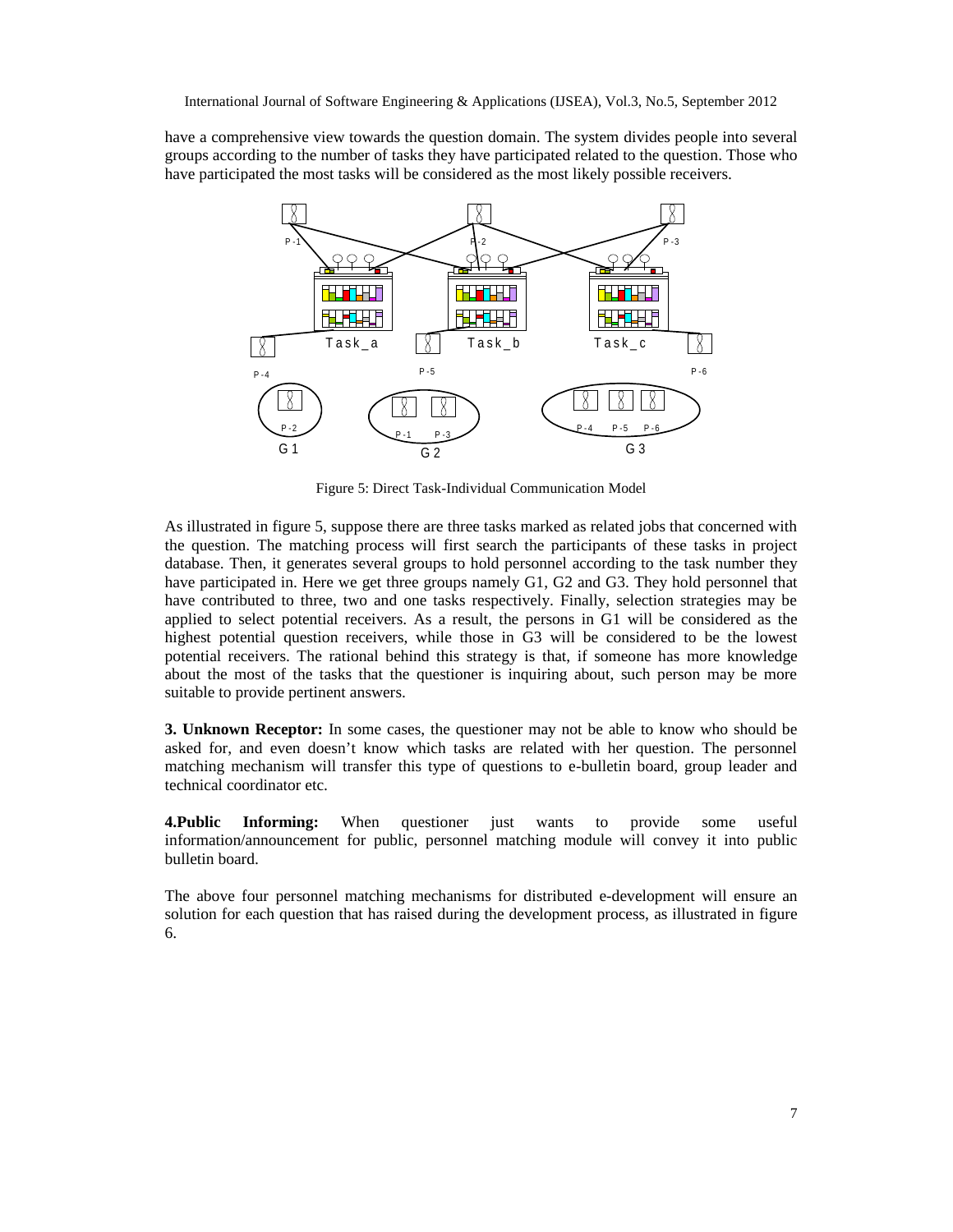

Figure 6. Caribou Personnel Matching Model: Question Transaction Process

When questioner (most left) publishes a question in a collaborative e-development environment, firstly, the question itself will be recorded in communication database; then, a search engine will query from this database to find out related information concerned with the question. The search criteria, for example, could be the same vocabularies that appeared in former question/answer pairs. Meanwhile, the personnel matching mechanism (center) will build up a channel to proper person(s). The request enforcement mechanism (most right) will ensure the elicitation of responses from those targeted receivers. The answer will also be recorded in communication database for other reference usage. The feedback from database and receivers will be presented to questioner.

The communication interaction may recur for several times, until a problem is solved or deadlocked, which will be triggered to the attention of the manager level personnel. The automated control module also deals with abnormal situations within Caribou communication module.

# **3.2 Request Enforcement: Performance Control**

In this section, we'll realize our goal of securing the solicitation of desired information in edevelopment. That means, the answering of a question is no longer an option, or a spontaneous reaction. It is somehow a mandatory request in a typical distributed software development project. Moreover, such performance data will be recorded to quantify the evaluation of the collaborative e-development quality.

To fulfil this objective, we have established a request enforcement mechanism to help questioner squeeze out a high quality answer, as showed in Figure 7. In Caribou e-development supporting environment, there is a set of pre-defined dealing solutions. Each solution contains a collection of action scripts to invoke correspondent actions based on the pass-time length. It could be a remaindering to receiver after a short period of passed time; and if the time length is quite longer than expected response period, a reinforcement action will be taken.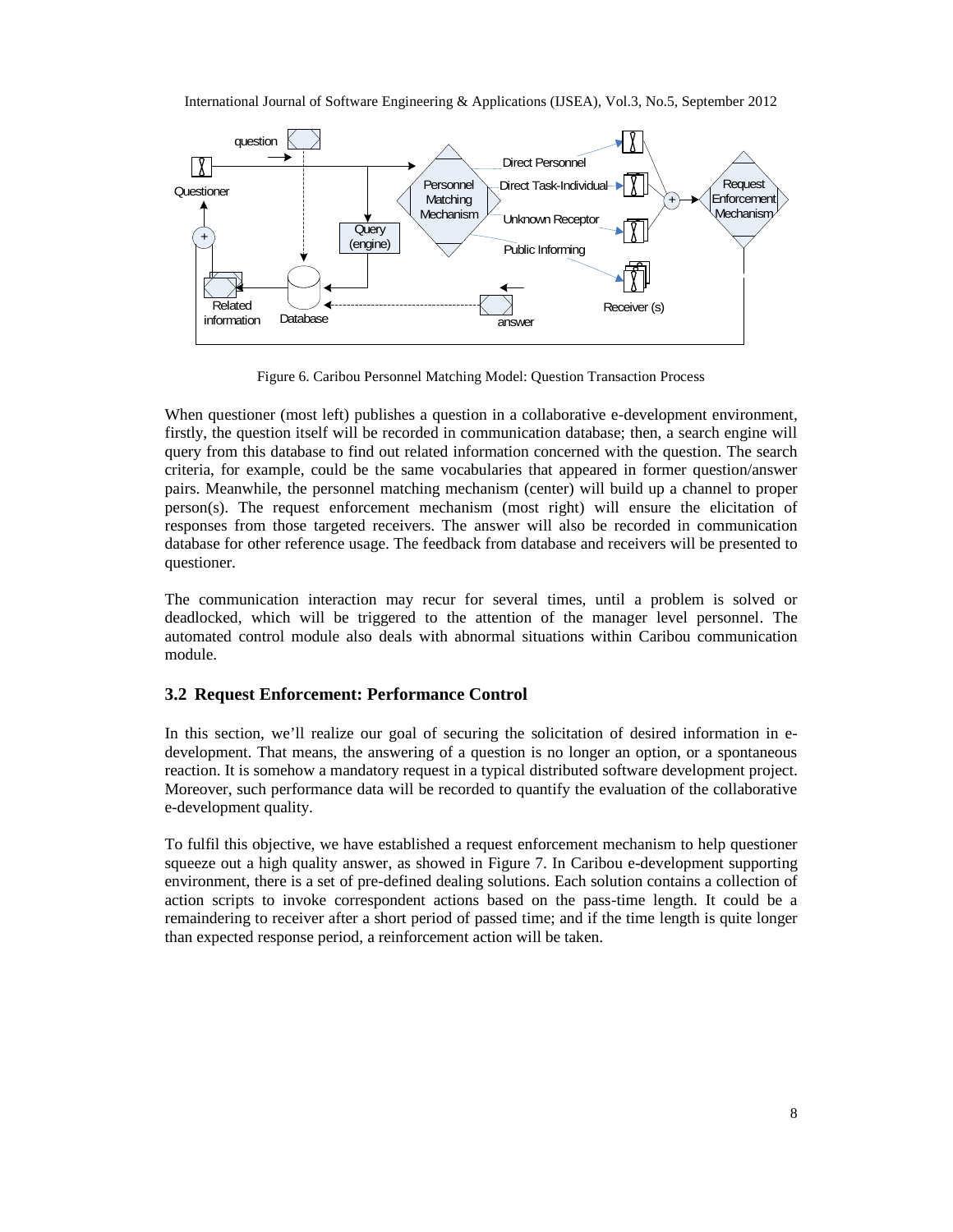

Figure7. Caribou Request Enforcement Model.

For each question, before it has been sent out, questioner has to mark estimated fuzzy values for three metrics, namely urgency degree (less urgent, medium, very urgent), importance degree (unimportant, medium, important) and difficulty degree (easy, medium, difficult). Then, based on these values, the Caribou communication control module will use fuzzy logic to figure out the suitable solution, and trigger the corresponded actions based on the waiting time intervals. These actions are labelled with weight value. Each weight represents the tolerance degree of the action when waiting interval exceeds a certain time-length of threshold.

The solution set (left) includes many solutions to deal with different types of conditions. For each solution, it includes several actions to cope with that condition based on waiting time intervals. Control module uses fuzzy logic and the fuzzy set of three metrics (right) to calculate the number of most suitable solution.

Therefore, with the help of Caribou personnel matching and communication request enforcement mechanisms, we are able to effectively convey the concerned messages to proper people, and secure the information solicitation. The dynamic performance data will late be used to quantitatively measure the quality of collaboration by means of communication in Caribou edevelopment supporting environment.

# **4. COLLABORATIVE DEVELOPMENT TASK MONITORING**

In this section, we will present the e-Development Task Progress Control Module. Collaboration status monitoring and controlling is one of the most important issues in distributed development project. A dynamic supervision of on-going tasks has to be deployed. It will regulate both collaborative group members and external management, thus to ensure the development project to be in schedule and adopt proper actions in case of schedule slippage. In this section, we discuss our approach in fulfilling this objective. We apply autonomous task agent to facilitate the automation work. The goal is to strengthen the quantitative control of distributed development collaboration and reduce the inconsistency between different practitioners and organizations.

# **4.1. Web Collaboration**

Like any kind of engineering practices, distributed software development is a progressive process. There is a time line to distinguish different stages of achievement. Meanwhile, this line also shows the progress curve of advance. It helps practitioners to track the historical performance as well as monitor and control the activities that are presently undergoing. Unfortunately, for a web-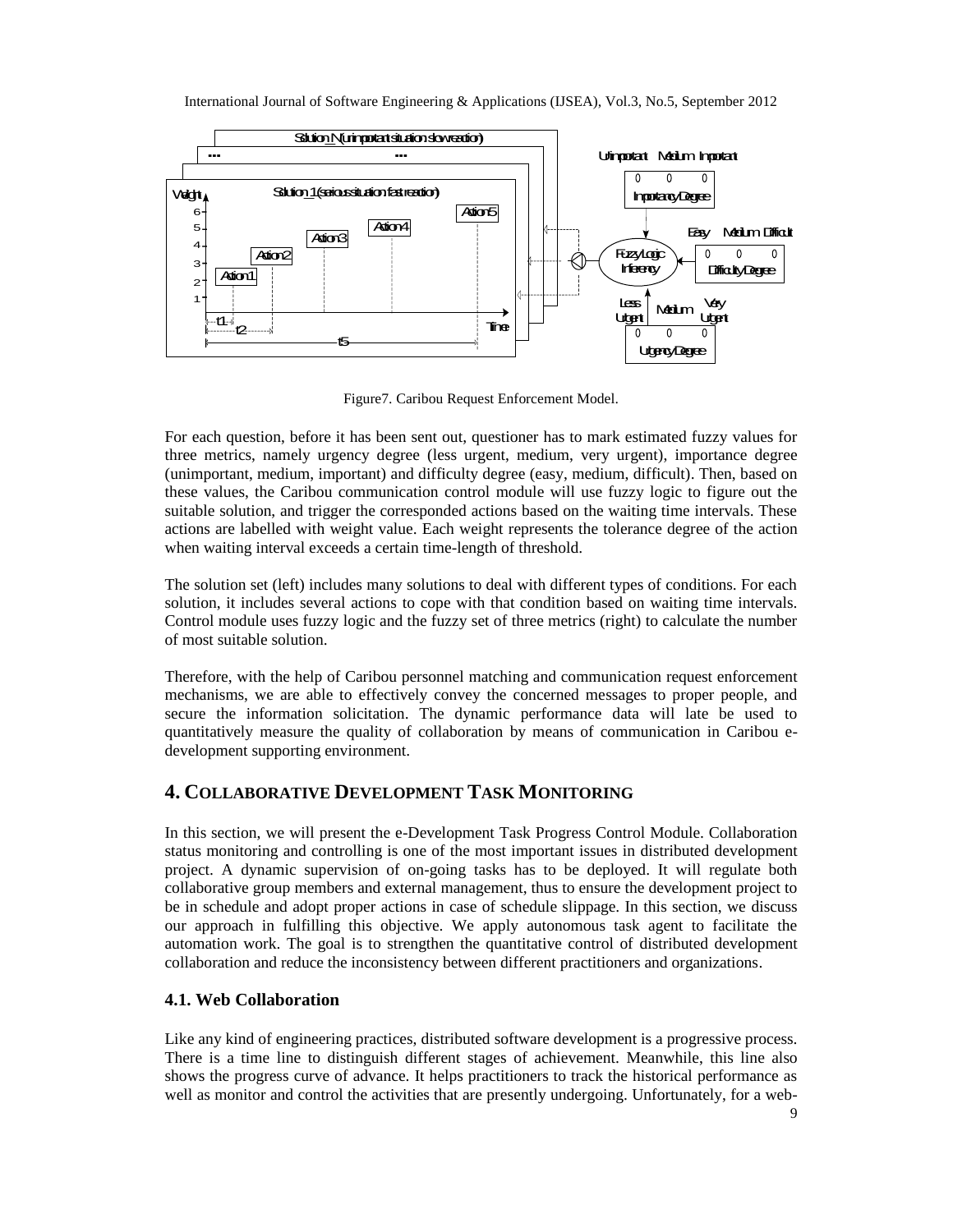based collaborative software e-development project, due to the distributive and dynamic nature of web collaboration environment, the time line is not easy to define. Web collaboration has made all the participants in a virtue development venue. All these may require practitioners to have an efficient way to monitor and control their widely dispersed development activities. We try to solve this complex problem by means of well defining the visual collaboration progress model. Furthermore, we apply autonomous agent to collect quantified data to measure the progress metrics in e-development project. In *Caribou*, we also have defined a set of control measurements corresponding to different progress deviations, and authorize agent to finally automate the actions to control development progress, thus to provide real-time support of edevelopment collaboration.

#### **4.2. Collaboration Task Progress Modelling**

In a collaborative software development project, the collaboration is consisted of many tasks that involve different individuals. To monitor the whole collaboration, we should have a clear view of each task's progress status. Task generally can be viewed as an elemental work unit as a conceptually whole that is performed by one or several persons. It normally includes concrete detail functions, performance steps and final objective. The major difference between task and function lies in task is a logical definition and participant number can be more than one; while function is a detailed minimum job that can be accomplished by a single person. The challenge lies in that, at any given moment, how can we measure the advance of task's progress? Our approach is to utilize agent to dynamically collect task attribute information, use predefined progress model to determine the progress metrics, and visualize them to reflect each task's progress status. To illustrate our approach, we first analyse task attributes. A collaborative edevelopment task has following two types of attributes: static and dynamic attributes.

*Static attributes:* includes task name/id\_code, type, scheduled time, participant (number, id/names), anticipated output functions (name/code, task result description, number), steps (name/ id code, description, number), scheduled resource (name/ id code, type, quantity), ultimate objective (description), etc.

*Dynamic attributes:* includes consumed time, consumed resources (name/ id code, type, quantity), undergoing development function (name/ id\_code, number), importance (quality requirement), urgency (development time requirement), stable output function (name/ id\_code, number), unstable output function (name/ id code, number), undergoing step (name/ id code), emergent event (name/ id\_code, type, number), extra resource request (name/ id\_code, type, quantity), distance from final objective estimation (heuristic measurement), health index (heuristic measurement), etc. A task's dynamic attributes strongly reflect its progress character.

We notice that, under certain conditions, some static attributes can also be changed into dynamic attributes. For example, at a given time, an emergency event occurs. The static attributes of participant number may be changed into dynamic attributes. A visual model, shown in figure 8, illustrates the collaborative e-development task progress model in Caribou.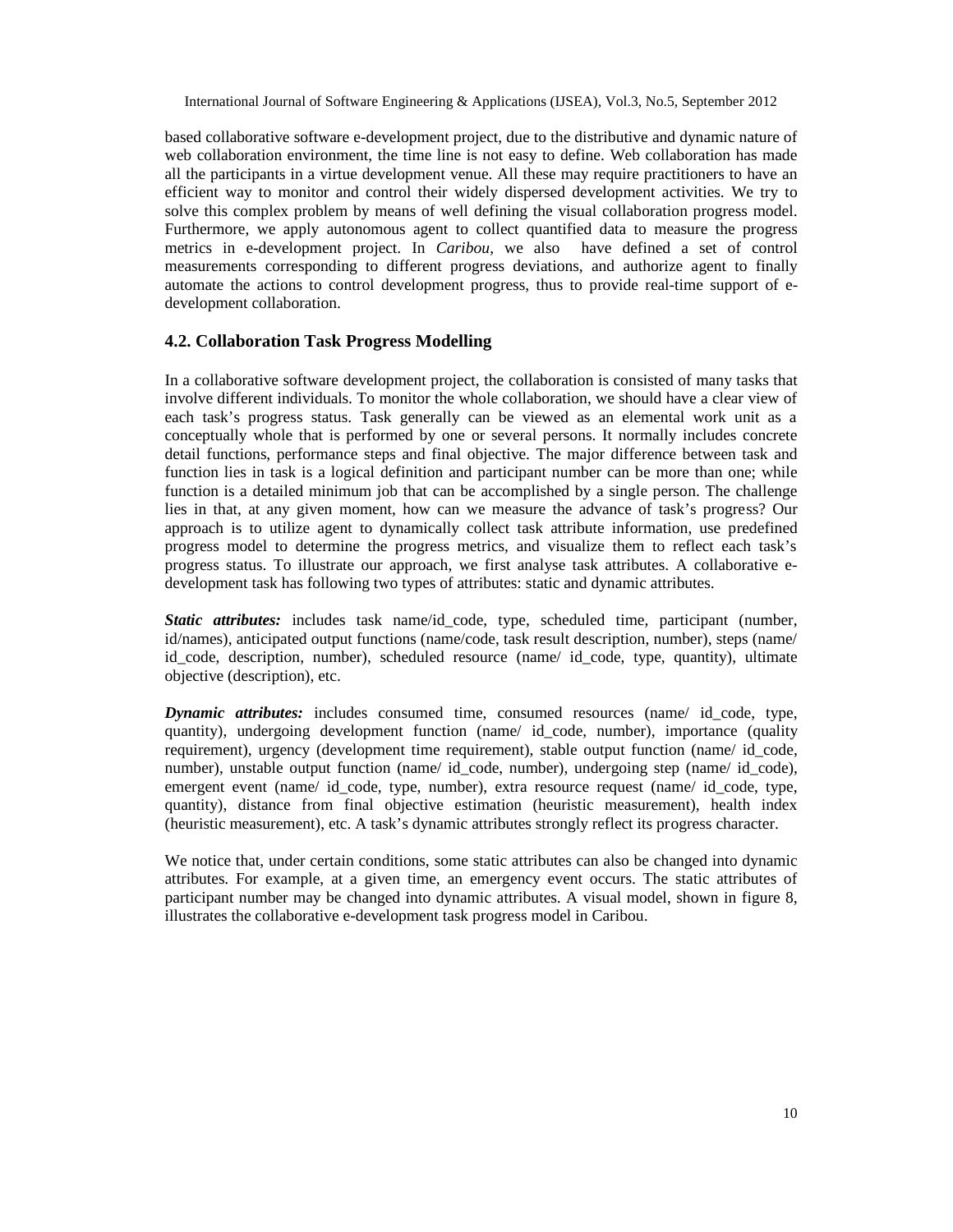

Figure 8. Caribou Collaboration Task Progress Model.

It visually represents the progress degree of each task inside of the whole collaborative edevelopment process.

At any given time, it shows the static (right) and dynamic (left) attributes of the observation task (central). In the meantime, it shows the dynamic aspects in terms of advance and progress rate. The advance histogram (central) indicates the advance of this task; and the progress histogram (bottom) shows the abstract progress during a period of time. On the top beside <<task>> stereotype, there are three most important metrics, namely the importance, urgency and health index of the task.

**Advance index:** indicates the advancement of a given task at any time. It is measured by a group of metrics. They together reflect the advance degree of the task. Here we give the definition of them:

| Resource_Consumption_Index= (consumed/scheduled)             | (Resource) |
|--------------------------------------------------------------|------------|
| Time_Consumption_Index= (consumed/scheduled)                 | (Time)     |
| Function_Index= (stable/anticipated)                         | (Function) |
| Function_Quality_Index = $(1 - \text{instable/anticipated})$ | (Function) |
| Steps Index= (undergoing/scheduled)                          | (Step)     |
| Extra_Resource_Index=(extra resource request/scheduled)      | (Resource) |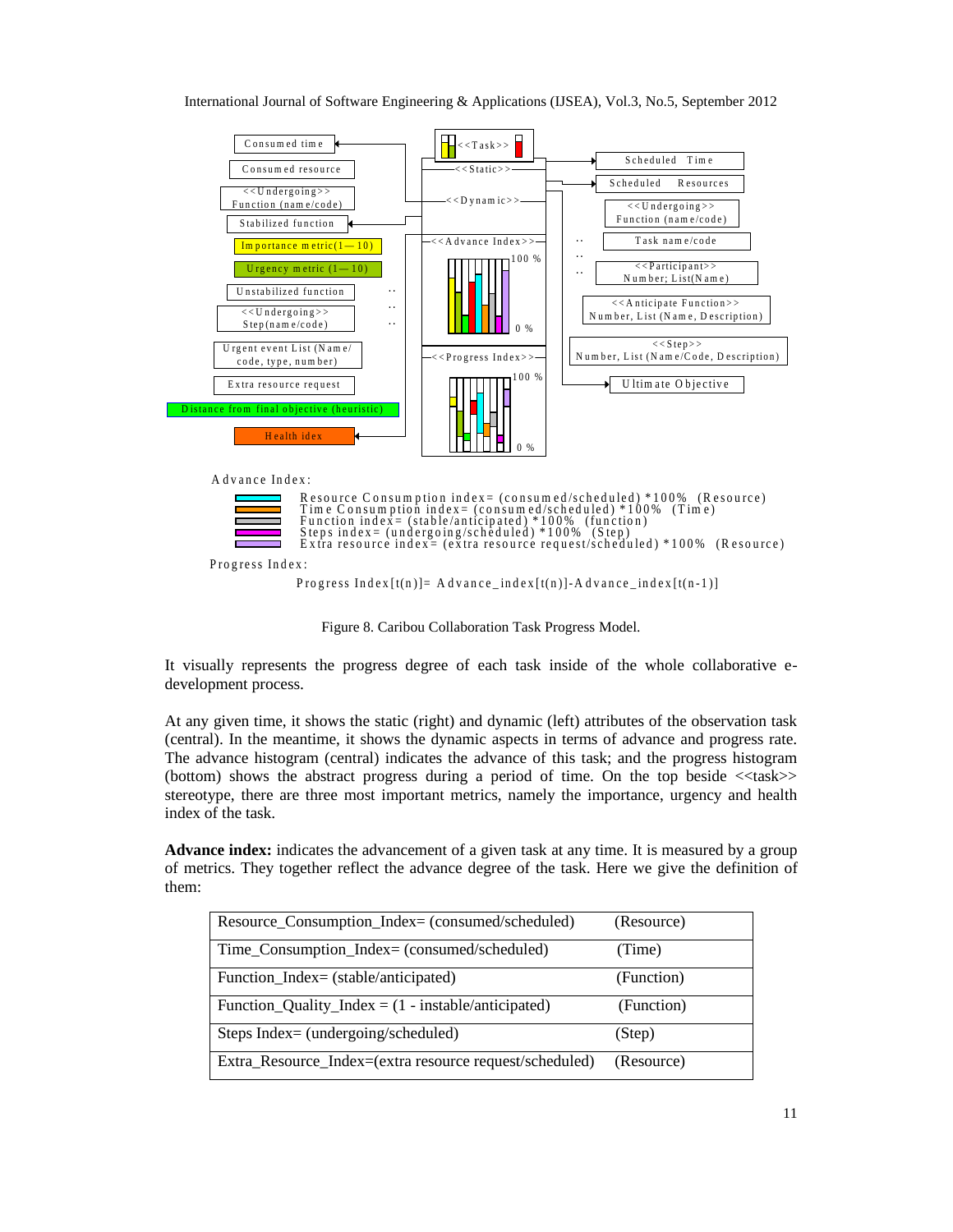**Progress Index**: The activity progress of a given task will be represented by visualizing the difference of "advance index" between the start and end states during a period of time, see figure 9. They work together as a sign of progress to show the total activity increment results. Assume the time interval between two given moment is  $\Delta t = t^2 - t^1$  where t1=start time, t2=end time. To measure a certain task, or a group of tasks, we assume the period of observation time ∆t is same. Therefore, we define progress index for each metric as:



Figure 9. Calculation of Progress Index

At given moment time=  $t(n)$ , when progress index value is negative, there will be a black column above the absolute value to indicate the negative increase, such as progress index of "Importance Metric" showed in our case (right graph (iii), the most left column, showed as yellow). Because at moment  $t=t(n)$ , the importance metric values is smaller than that of one moment ago (time=t(n-1)). Therefore the progress index value is negative, which shows the decrease of progression.

**Health Index:** shows in general, the quantified health degree of a task. We use more sophisticated method to get the value. To avoid bias, we use both advance and progress index metrics to compute the assessment of more subjective metrics. Furthermore, these metrics can also be estimated according to cooperative organization's policy strategy. We define "Health Index" metric as:

Health Index= 
$$
\Sigma
$$
 (Pi\*WPi) +  $\Sigma$  (Aj\*WAj)

 ${i=1..N, j=1..M|N=$  the number of progress index; M= the number of advance index}. P is progress index and A is advance index. WP is the weight for progress index; WA is the weight of advance index. The weight represents the importance of each aspect from the organization's point of view.

# **4.3. Real-time Visual Collaboration Network**

After building up models for collaborative e-development task, our next objective is to monitor the current status of distributed software e-development activities in Caribou. One crucial step to realize automatic monitoring is real-time collaboration activity data collection. Caribou edevelopment support system works as a general platform to serve collaboration among institutions.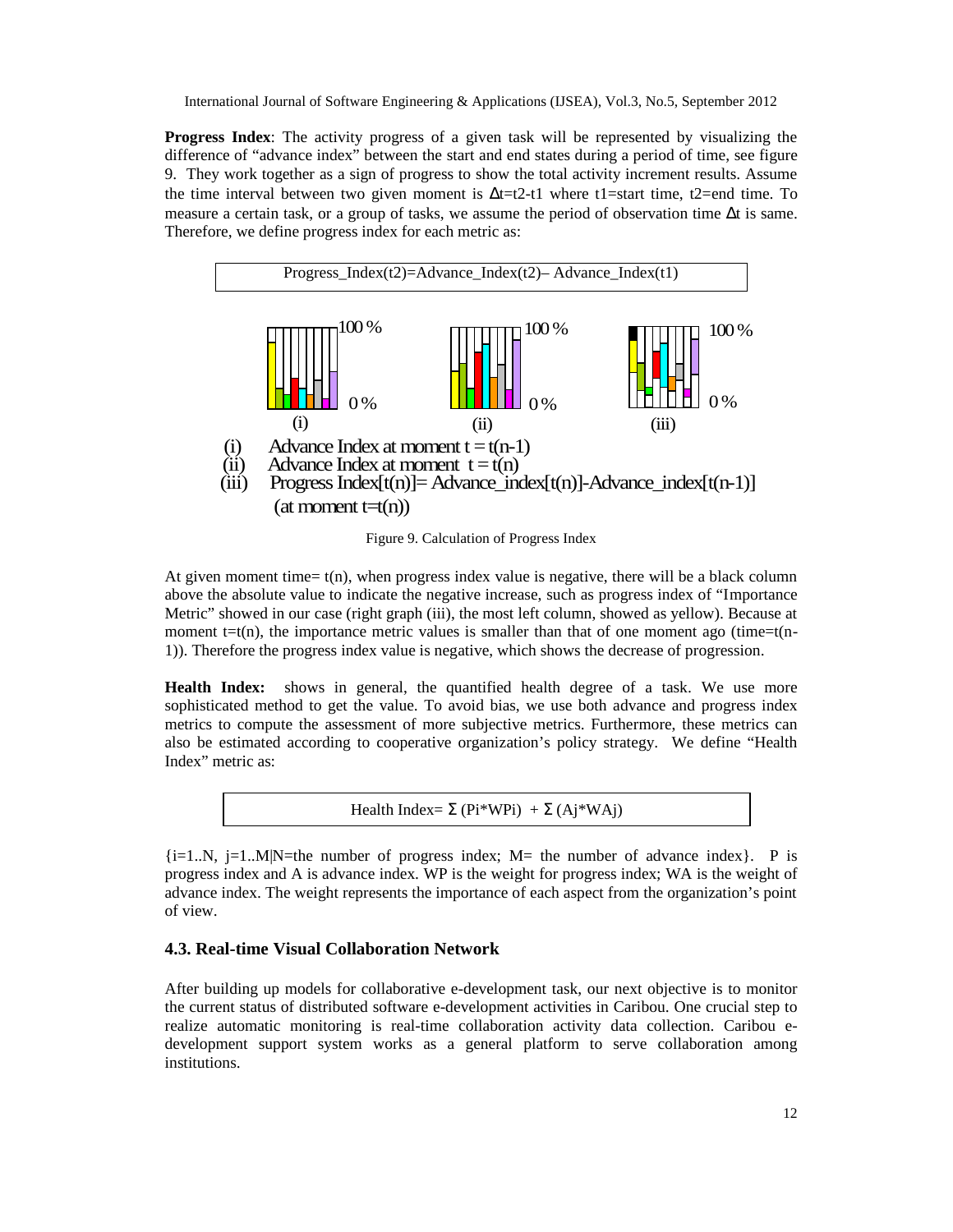



Meanwhile, individual participants use Caribou framework system as a way to either access project resources or collaborate with others without considering the time and space variance, see figure 10. Their performance is monitored and coordinated by Caribou environment. Task agent is used to automatically collect dynamic task attribute data and event information.

# **5. DISCUSSION AND FUTURE WORK**

In Caribou prototype, we use graphic diagram to visualize the status of collaborative tasks, their relations and the whole project progress historic performance for an e-development project. In distributed collaboration development, task network has two dynamic aspects. One is the continuously generation and expiration of tasks; the other one is the constantly changes inside of existing tasks. At a given time, the whole development may have a certain number and types of tasks that are undergoing. After a period of time, some tasks may have already been finished, while some new ones have been generated to suit for current project progress need. Therefore, our whole collaboration network will regularly change its shape and organization. Each task has its own life-circle and may have many people cooperate within it; various events can affect its progress route. Caribou environment uses the dynamically collected activity data by to generate the visual web collaboration network diagram to facilitate the monitoring and controlling of an active e-development project. Each task also has its own output functionalities, namely the results it generates. For example, a task named "Implementing Class C" may have two functionalities: one is the usable class, and the other one is its usage documents. Such functionalities are the produced results. A task may use the output functionality produced by others. We use line to connect the request task and the output functionality of service task (represented by tiny circle). Two tasks may "cooperate" with each other by providing services to both. For example, task "Testing Component A" and "Testing Component B" may mutually use the functionalities provided by each other. When a task is finished, all the expected functionalities should be produced. To use the result provided by a historical task that does not lie on the same layer of the active tasks, a dotted line will be used to connect two tasks between two layers. The same will also be applied on participant personnel. Collaboration task network visually depicts the dynamic organization and status of tasks/personnel. Several people may work together on a same task; and one person can also participate in more than one tasks. The lines between tasks thus represent the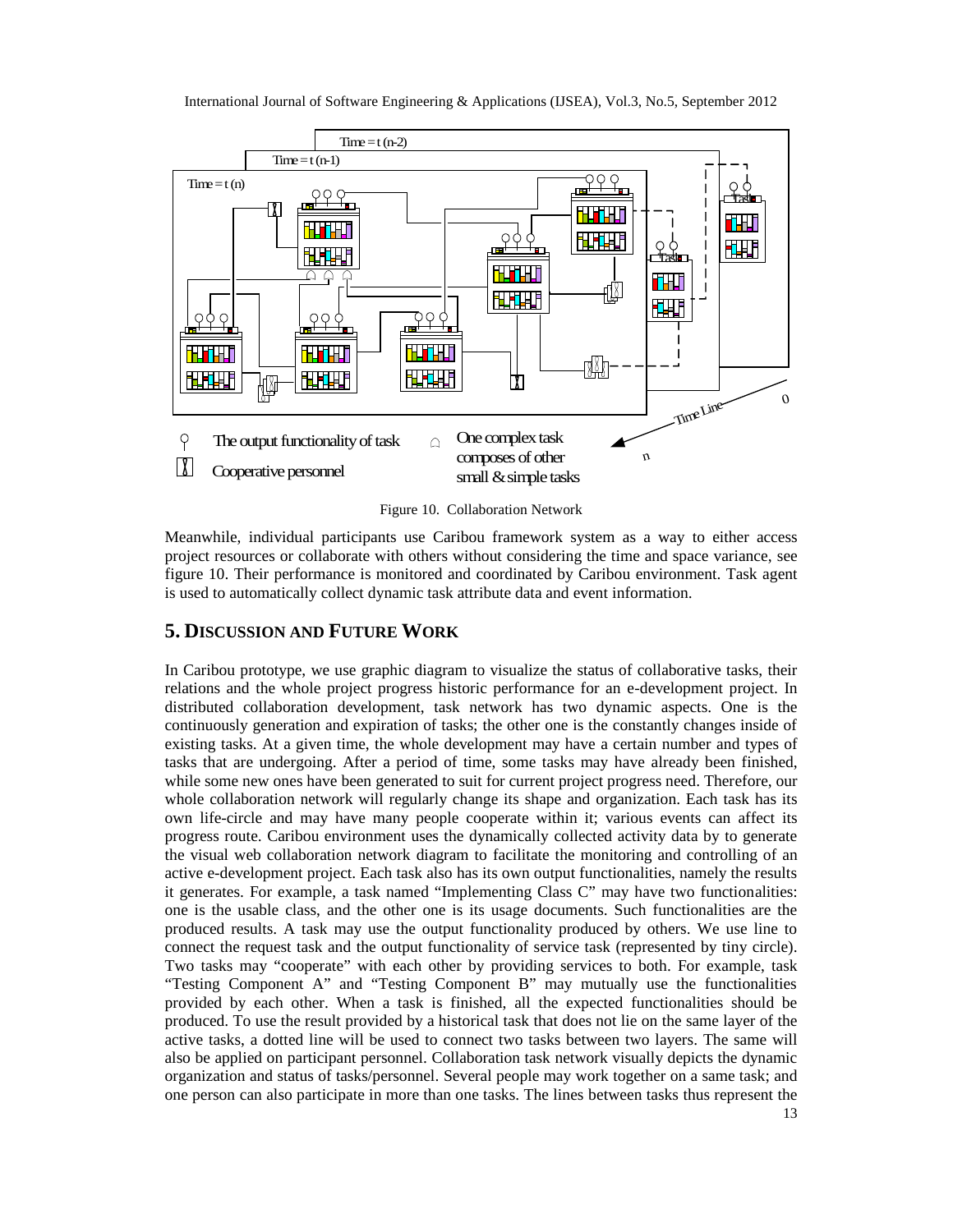conceptual supporting relationships among them. Based on the monitoring data that has been obtained by task agent, we are able to simulate the past and present course of web-based collaborative software development process simultaneously. Furthermore, we may later be able to use these two types (present and past) of results to analyse the collaborative development performance.

Web-based collaborative software e-development involves many people working together without the barrier of time and space difference. However, the large scale of collaboration in a typical edevelopment project lacks of sufficient supporting techniques to efficiently monitor and control the distributed collaboration activities. In this paper, we have presented our novel approach and the prototype of Caribou: a supporting environment for distributed collaborative development, to tackle this important issue. In addition, we also provide solutions to automate the dynamic control of cooperation, thus to fulfil the goal of optimizing the e-development performance. In the following future work, we aim to build up service models for these collaboration monitoring and control service, thus to provide a general purpose collaboration assistant service over internet.

#### **REFERENCES**

- [1] Zhang, J. (1998), "A Distributed Representation Approach to Group Problem Solving", Journal of the American Society for Information Science, Volume 49, Number 9, pp. 801-809.
- [2] Kies, J., Williges, R., Rosson, M., (1998), "Coordinating Computer-Supported Cooperative Work: A Review of the Research Issues and Strategies", Journal of the American Society for Information Science, Volume 49, Number 9, pp. 776-791.
- [3] Marsic, I. (2001) "An architecture for heterogeneous groupware applications". Proc. 23rd IEEE/ACM International Conf. on Software Engineering
- [4] Preguiça, N., Legatheaux Martins, J., Domingos, H., and Duarte, S. (2000), "Data management support for asynchronous groupware". Proc. ACM Conference on Computer-Supported Cooperative Work (CSCW'00), Philadelphia, PA, pp.69-78
- [5] J. Peng and K. H. Law, (2002) "A Prototype Software Framework for Internet-Enabled Collaborative Development of a Structural Analysis Program", Engineering with Computers, Springer-Verlag, 18: pp. 38–49
- [6] Jon Derome and Kosin Huang, (2003), "Creating and Delivering Value with Collaborative Software development", Business Applications & Commerce , September 2003
- [7] Martha L. Hause and Mark R. Woodroffe, (2001), "Team Performance Factors in Distributed Collaborative Software Development", 13th Workshop of the Psychology of Programming Interest Group
- [8] Teasley, S., Covi, L., Krishnan, M.S., Olson, J.S. (2000), "How does radical collocation help a team succeed?" Computeer Human Interface Proceedings
- [9] Nardi, B., Whittaker, S., and Bradner, E. (2000): "Interaction and Outeraction: Instant Messaging in Action", Proceedings of CSCW 2000, Philadelphia PA, December ACM Press, 2000, pp79-88
- [10] M. de Jonge, E. Visser, J.M.W. Visser, (2001), "Collaborative software development", Software Engineering (SEN) SEN-R0113
- [11] Szabolcs Feczak, Liaquat Hossain. (2011), "Exploring computer supported collaborative coordination through social networks", The Journal of High Technology Management Research, Volume 22, Issue 2, pp 121–140
- [12] L. Dabbish, C. Stuart, J. Tsay, and J. Herbsleb (2012). "Social Coding in GitHub: Transparency and Collaboration in an Open Software Repository". In Proceedings of Computer-Supported Cooperative Work
- [13] T. Wolf, A. Schröter, D. Damian, L. D. Panjer, and T. H. D.Nguyen. (2009). "Mining Task-Based Social Networks to Explore Collaboration in Software Teams". IEEE Software, 26:58–66
- [14] McIntosh, S., Adams, B., Nguyen, T.H.D., Kamei, Y., Hassan, A.E. (2011), "An empirical study of build maintenance effort". In 33rd International Conference on Software Engineering pp141--150.
- [15] I. Mistrik, A. van der Hoek, J. Grundy, and J. Whitehead ,(2010) "Collaborative Software Engineering". Springer